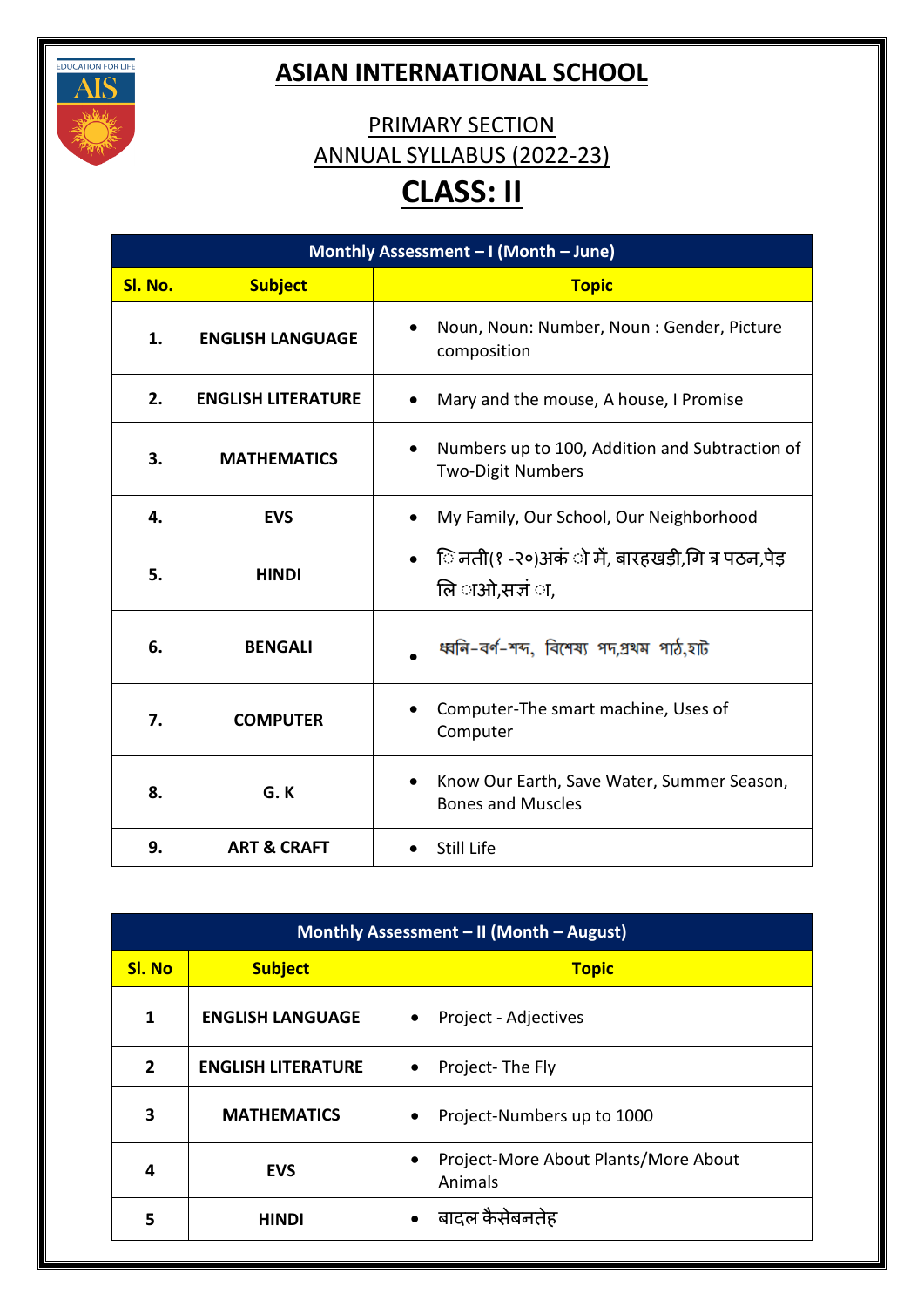| 6. | <b>BENGALI</b>         | দ্বিতীয় পাঠ, বিশেষণ পদ            |
|----|------------------------|------------------------------------|
| 7. | <b>COMPUTER</b>        | Project-The IPO cycle<br>$\bullet$ |
| 8. | G. K                   | Project-'Prop Up'<br>$\bullet$     |
| 9. | <b>ART &amp; CRAFT</b> | ΝA                                 |

| Term End Examination - I (Month - September) |                           |                                                                                                                                                                                                                                                                                              |
|----------------------------------------------|---------------------------|----------------------------------------------------------------------------------------------------------------------------------------------------------------------------------------------------------------------------------------------------------------------------------------------|
| <b>SI. No</b>                                | <b>Subject</b>            | <b>Topic</b>                                                                                                                                                                                                                                                                                 |
| $\mathbf{1}$                                 | <b>ENGLISH LANGUAGE</b>   | Capital letters and punctuation, Apostrophe,<br>$\bullet$<br>Anonyms and Synonyms, Helping Verbs, Simple<br>Present Tense and Past Tense, Picture<br>composition, Comprehension, Paragraph<br>writing                                                                                        |
| $\overline{2}$                               | <b>ENGLISH LITERATURE</b> | Pretending, Pitpat's Journey, Helping and<br>Sharing, The Swing, The Fly                                                                                                                                                                                                                     |
| 3                                            | <b>MATHEMATICS</b>        | Addition and Subtraction of Three-Digit<br>$\bullet$<br>Numbers, Multiplication, Division, Concept of<br>Fractions                                                                                                                                                                           |
| 4                                            | <b>EVS</b>                | Our Food, Types of Houses, Our Clothes                                                                                                                                                                                                                                                       |
| 5                                            | <b>HINDI</b>              | देश की शान,मोर,ननयम,नटखट बदं र,सर्वनर्व<br>$\bullet$<br>ाम,वर्शेषर्शे ण,वर्लो म शब्द,पयावयर <b>ा</b> ि ी<br>शब्द,अनच््छेद लेखन                                                                                                                                                               |
| 6.                                           | <b>BENGALI</b>            | ঐথানে মা পুকুর পাড়ে, তৃতীয় পাঠ,<br>সর্বনাম পদ, ক্রিয়াপদ, অনুচ্ছেদ রচনা, বোধপরীক্ষণ                                                                                                                                                                                                        |
| 7.                                           | <b>COMPUTER</b>           | Computer-The smart machine, Uses of<br>$\bullet$<br>Computer, Parts of a computer, The IPO cycle,<br>Operating a computer                                                                                                                                                                    |
| 8.                                           | G.K                       | Different types of physical activity, Unique<br>$\bullet$<br>personalities with special abilities, Different<br>Occupation, Inside the Kitchen, Shapes &<br>Patterns, Patriots of India, Historical Places in<br>India, Inspirational quotes by the freedom<br>fighter, Inside into our flag |
| 9.                                           | <b>ART &amp; CRAFT</b>    | Composition 1. Friends under the sea 2. Scenery<br>with the swan                                                                                                                                                                                                                             |

| Monthly Assessment - III (Month - December) |                         |                                              |
|---------------------------------------------|-------------------------|----------------------------------------------|
| Sl. No                                      | <b>Subject</b>          | <b>Topic</b>                                 |
|                                             | <b>ENGLISH LANGUAGE</b> | Articles, Verbs: A Mixed bag, Jumbled words, |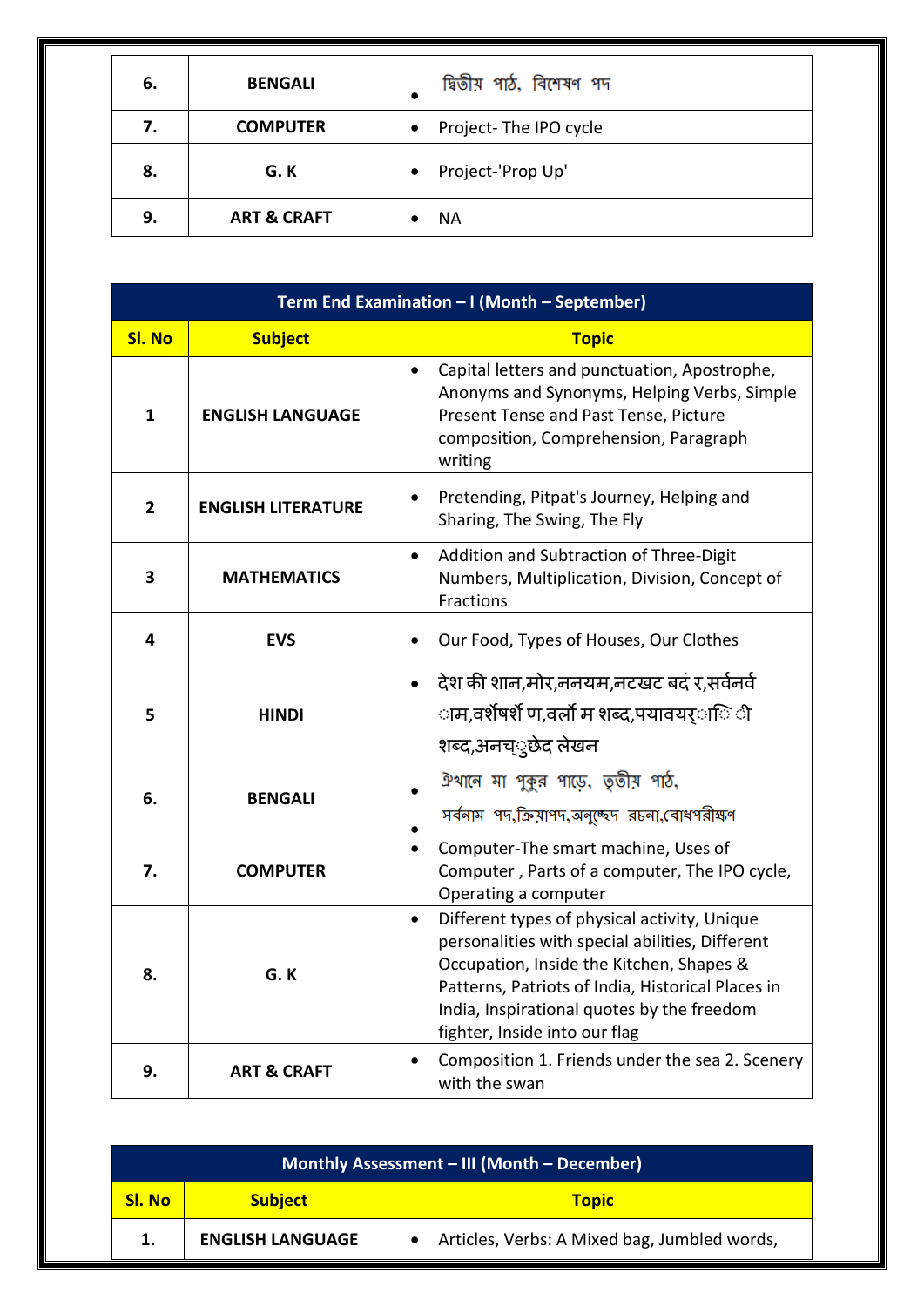|    |                           | Alphabetical order,                                                                                                                                                                     |
|----|---------------------------|-----------------------------------------------------------------------------------------------------------------------------------------------------------------------------------------|
| 2. | <b>ENGLISH LITERATURE</b> | The Golden Bucket, I love my home, The song of<br>$\bullet$<br>the engine,                                                                                                              |
| 3. | <b>MATHEMATICS</b>        | Measurement, Time                                                                                                                                                                       |
| 4. | <b>EVS</b>                | Celebrating Together, Safety Rules, Directions                                                                                                                                          |
| 5. | <b>HINDI</b>              | हमारेत्यौहार, बि लु ेकी बद्ुगि मानी,गि नती १-२०<br>$\bullet$<br>(शब्दों में),क्रि या                                                                                                    |
| 6. | <b>BENGALI</b>            | পঞ্চম পাঠ, আমি যে রোজ সকাল হলে,<br>,লিঙ্গ ও বচন,চিত্রপঠন                                                                                                                                |
| 7. | <b>COMPUTER</b>           | The Keyboard, The Mouse                                                                                                                                                                 |
| 8. | G.K                       | Festivals of India, Important Days to<br>$\bullet$<br>Remember, Alphabetical Coding, Wonderful<br>Invention, Road Signs, Different Transports,<br><b>Endangered and Extinct Animals</b> |
| 9. | <b>ART &amp; CRAFT</b>    | Landscape                                                                                                                                                                               |

| Monthly Assessment - IV (Month - January) |                           |                                                                    |
|-------------------------------------------|---------------------------|--------------------------------------------------------------------|
| <b>SI. No</b>                             | <b>Subject</b>            | <b>Topic</b>                                                       |
| 1.                                        | <b>ENGLISH LANGUAGE</b>   | Project - Pronouns                                                 |
| 2.                                        | <b>ENGLISH LITERATURE</b> | Project-The Christmas Song<br>$\bullet$                            |
| 3.                                        | <b>MATHEMATICS</b>        | Project-Money<br>$\bullet$                                         |
| 4.                                        | <b>EVS</b>                | Project-Means of Transport/ Means of<br>$\bullet$<br>Communication |
| 5.                                        | <b>HINDI</b>              | ममत्रा की ट्राफी<br>$\bullet$                                      |
| 6.                                        | <b>BENGALI</b>            | সপ্তম পাঠ ,সমাৰ্থক শব্দ                                            |
| 7.                                        | <b>COMPUTER</b>           | Project- Using paint                                               |
| 8.                                        | G.K                       | Project- Eminent personalities and their<br>nicknames              |
| 9.                                        | <b>ART &amp; CRAFT</b>    | <b>NA</b>                                                          |